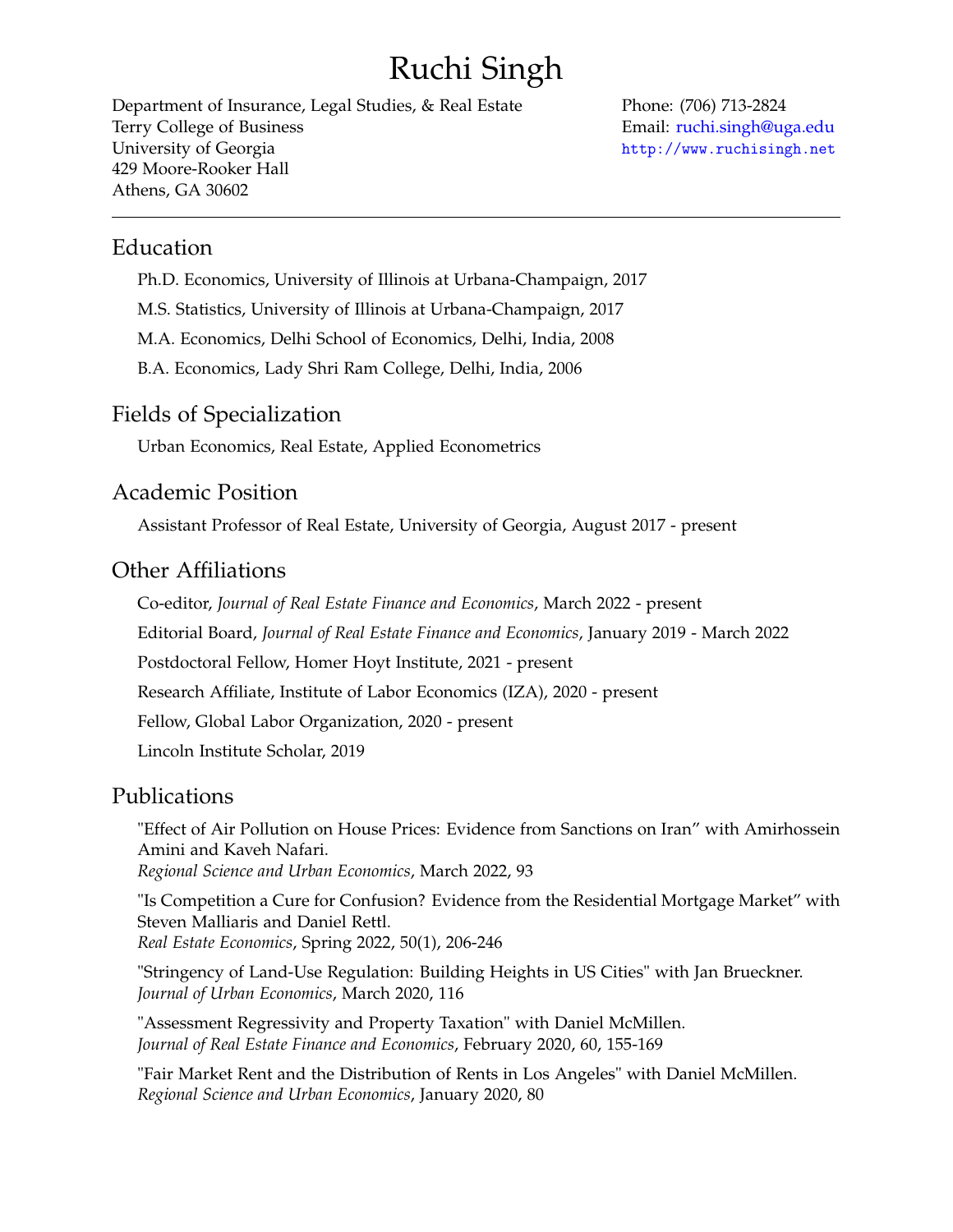"Seismic Risk and House Prices: Evidence from Earthquake Fault Zoning". *Regional Science and Urban Economics*, March 2019, 75, 187-209

"Do More Eyes on the Street Reduce Crime? Evidence from Chicago's Safe Passage Program" with Daniel McMillen and Ignacio Sarmiento. *Journal of Urban Economics*, March 2019, 110, 1-25 (Lead article)

## Working Papers

"Land Value Estimation Using Teardowns" with Daniel McMillen (2*nd* Round Revise and Resubmit at Journal of Housing Economics)

"Measures of Vertical Inequality in Assessments" with Daniel McMillen (Revise and Resubmit at Journal of Housing Economics)

"Do School Shooting Erode Property Values?" with Juan Munoz (Revise and Resubmit at Regional Science and Urban Economics)

#### Work in Progress

"Economic Implications of Wildfires" with Steven Malliaris, Rachel Meltzer and Daniel Rettl

"Collaboration and Patent Quality" with Rik Sen

"Air Pollution and Police Performance: Experimental Evidence from India" with Juan Palacios, Nishith Prakash, Siqi Zheng

"The Effect of Riots on the Property Tax Base in Los Angeles"

"A note on the Optimal Lambda for Minimum Power Divergence Estimator" with Anil Bera

#### Research Grants

"Alternative Methods For Calculating Fair Market Rents (FMRs) in Rental Markets with Rapidly Rising Rents" with Daniel McMillen.

Sponsor: US Department of Housing and Urban Development. \$127,840, 2020-2022

"Land Valuation Methods".

Sponsor: Lincoln Institute of Land Policy. \$10,000. 2019-2020

"Subsidence Risks and House Prices: Evidence from Illinois". Sponsor: Illinois Mine Subsidence Insurance Fund. \$55,516. 2018-2019

## Fellowships & Awards

Terry Sanford Research Award, 2021-2022

Awarded Outstanding Reviewer Status, Regional Science and Urban Economics, 2017

American Real Estate and Urban Economics Association (AREUEA) Doctoral Session Travel Grant, 2017

Graduate College Travel Grant, University of Illinois, 2016

Department Travel Grant, University of Illinois, 2016

C. Lowell Harriss Dissertation Fellowship, Lincoln Institute of Land Policy, 2016

Paul W. Boltz Fellowship, University of Illinois, 2016 (in recognition of exceptional promise for careers in academia or business)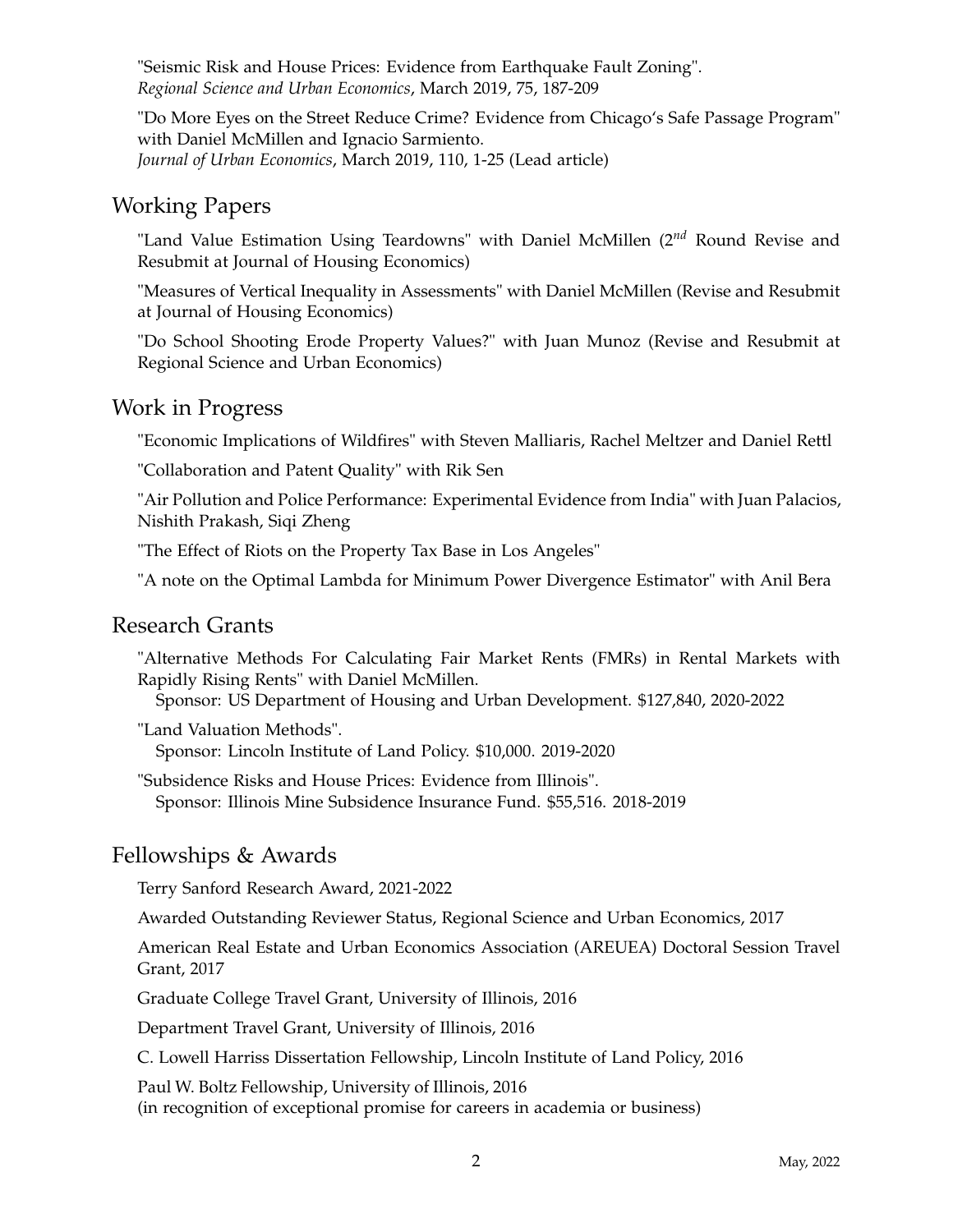Robert E. Demarest Memorial Teaching Award, University of Illinois, 2016

Department Summer Research Fellowship, University of Illinois, 2015, 2016

Graduate Teaching Certificate, University of Illinois, 2014

List of Teachers Ranked as Excellent by Students, University of Illinois, Fall 2014 - Spring 2017 (Ranked as "Outstanding" by Students (Top 10%), Fall 2014 - Fall 2015 & Spring 2017)

Department Travel Grant, University of Illinois, 2013

Department Fellowship, University of Illinois, Spring 2013

Principal's prize (for Commitment and Service), Lady Shri Ram College, Delhi, 2006

Dr Saroj Gupta Memorial Scholarship, Lady Shri Ram College, Delhi, 2005

(for academic and overall excellence)

# Conference and Seminar Presentations

- 2022: Massachusetts Institute of Technology, University of Illinois at Urbana-Champaign, Homer Hoyt Institute (scheduled), Federal Housing Finance Agency (scheduled), West Virginia University (scheduled)
- 2021: Conference on Land Valuation Methods; AREUEA National Conference; AREUEA International Conference
- 2020: AREUEA-ASSA Conference (San Diego); 2020 Research Symposium at University of Southern California Lusk Center; Penn State University; University of California Irvine
- 2019: AREUEA International Conference (Milan, Italy); Baruch College City University of New York; University of Georgia (Agricultural and Applied Economics); APPAM Fall Research Conference (Denver); 2019 SMU Conference on Urban and Regional Economics
- 2018: Meeting of the Urban Economic Association (Columbia University, NY); AREUEA National Conference (Washington DC); Urban Economics and Public Finance Conference, Lincoln Institute of Land Policy
- 2017: Heartland Environmental and Resource Economics Workshop at Illinois; UIUC pERE Seminar; AREUEA-ASSA Conference, Doctoral Session (Chicago)
- 2016: AREUEA International Conference, Doctoral Session (University of Alicante); Economics Department, University of Illinois

## Professional Service

Referee: *Journal of Urban Economics(x3), Regional Science and Urban Economics (x13), Real Estate Economics (x2), Review of Economics and Statistics (x2), Journal of Regional Science, Journal of Real Estate Finance and Economics (x18), Journal of Housing Economics (x6), Urban Studies, Education Finance and Policy, Public Finance Review, National Tax Journal, Journal of Spatial Econometrics (x3), Journal of Housing Research, Canadian Journal of Regional Science, Journal of Housing and the Built Environment(x2)*